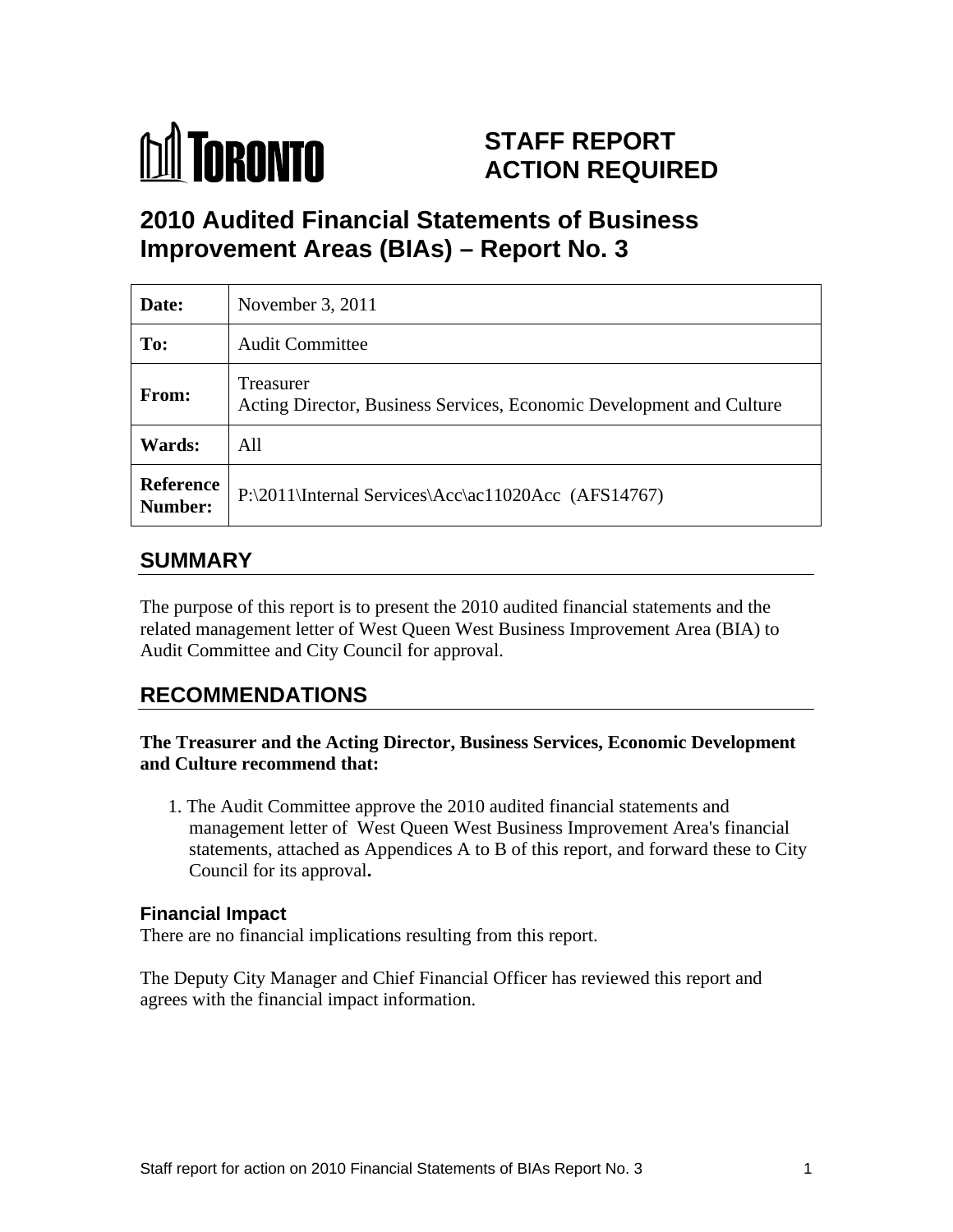## **DECISION HISTORY**

Annually, members of individual BIAs approve their budget at their respective Annual General Meeting and submit it to City Council for approval. For financial reporting purposes, BIAs are classified as Other Government Organizations and are included in the City's consolidated financial statements.

In accordance with Chapter 19 of the City of Toronto Municipal Code, each BIA Board is required to approve and submit its audited financial statements annually to City Council for approval.

### **ISSUE BACKGROUND**

The audited financial statement and the related management letter that are attached to this report have been approved by the Board of Management of the BIA. The 2010 audited financial statements and a management letter for forty-three (43) other BIAs were presented to the Audit Committee at its October  $20<sup>th</sup>$ , 2011 meeting and was adopted with amendments and contained in AU 4.8. It will be considered by City Council at its meeting of November 29, 2011. The 2010 audited financial statements and a management letter for twenty-five (25) other BIAs were presented to the Audit Committee at its July  $5<sup>th</sup>$ , 2011 meeting and contained in AU 3.8 adopted by City

Council at its meeting of July 12, 13 and 14, 2011.<br>See: <u><http://app.toronto.ca/tmmis/viewAgendaItemHistory.do?item=2011.AU4.8></u>

See: <http://app.toronto.ca/tmmis/viewAgendaItemHistory.do?item=2011.AU3.8>

The only remaining Historic Queen East BIA, failed to timely approve its operating budgets for 2009 and 2010 and accordingly it did not incur any actual revenue or expenditures for presentation.

## **COMMENTS**

The West Queen West BIA identified in this report did not have any management letter issues identified by its auditor.